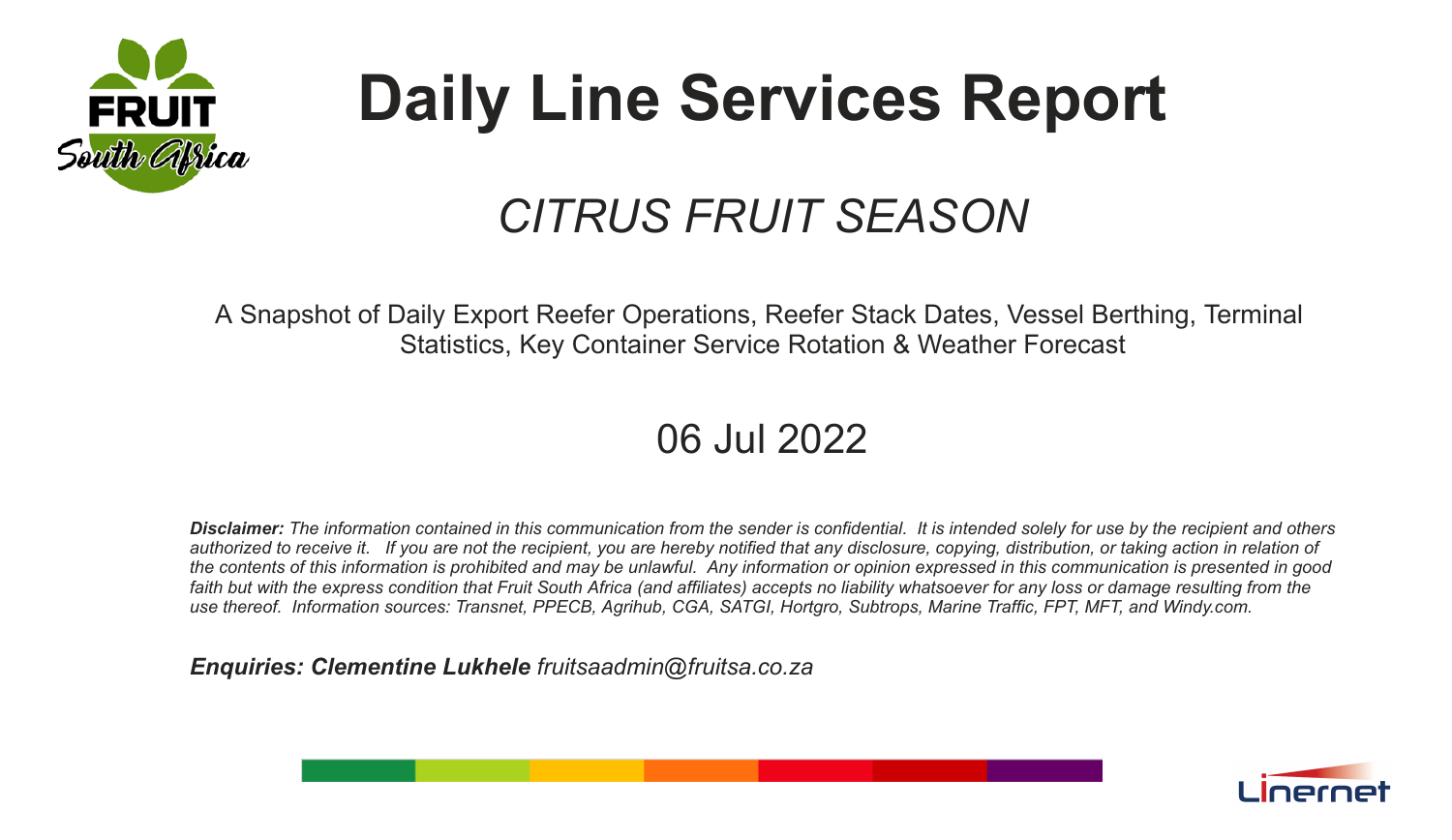|                        | 06-Jul-22<br>SAECS - SA TO EU/UK/RUSSIA/MED CONTAINER VESSEL PORT ROTATION<br><b>CAPE TOWN NORTHBOUND</b><br><b>CAPE TOWN SOUTHBOUND</b> |             |        |                          |                          |                           |                          |                                                                                                                                                                                                                                                                                                                                                                                                                                                                            |                          |                                  |                        |                          |            |                           |                          |                          |                    |                           |                          |                         |          |                           |                                         |            |            |            |
|------------------------|------------------------------------------------------------------------------------------------------------------------------------------|-------------|--------|--------------------------|--------------------------|---------------------------|--------------------------|----------------------------------------------------------------------------------------------------------------------------------------------------------------------------------------------------------------------------------------------------------------------------------------------------------------------------------------------------------------------------------------------------------------------------------------------------------------------------|--------------------------|----------------------------------|------------------------|--------------------------|------------|---------------------------|--------------------------|--------------------------|--------------------|---------------------------|--------------------------|-------------------------|----------|---------------------------|-----------------------------------------|------------|------------|------------|
| <b>VESSEL DETAILS</b>  |                                                                                                                                          |             |        |                          |                          |                           | PE/COEGA SOUTHBOUND      |                                                                                                                                                                                                                                                                                                                                                                                                                                                                            |                          |                                  | <b>DURBAN ROTATION</b> |                          |            |                           | PE/COEGA NORTHBOUND      |                          |                    |                           |                          |                         |          |                           | <b>TOTAL</b>                            |            | ETA/ATA    |            |
| <b>VESSEL NAME</b>     | <b>SERVICE</b>                                                                                                                           | VOY.        | TA     | TВ                       | ETAIA ETBIA ETDIA<br>TD  | DAYS<br>AT<br><b>PORT</b> | ETAIA ETBIA ETDIA<br>TA  | тв                                                                                                                                                                                                                                                                                                                                                                                                                                                                         | TD.                      | <b>DAYS</b><br>AT<br><b>PORT</b> | <b>ETAIA</b><br>TA     | <b>ETBIA ETDIA</b><br>TB | TD         | DAYS<br>AT<br><b>PORT</b> | <b>ETAIA</b><br>TA       | <b>ETBIA</b><br>TB       | <b>ETDIA</b><br>TD | <b>DAYS</b><br>AT<br>PORT | ТA                       | ETAIA ETBIA ETDIA<br>тв | TD       | DAYS<br>AT<br><b>PORT</b> | <b>DAYS ON</b><br>SΑ<br><b>ROTATION</b> | ALG        | <b>RTM</b> | <b>LGP</b> |
| <b>MOL PRESENCE</b>    | <b>SAECS</b>                                                                                                                             | <b>222N</b> | $\sim$ | $\overline{\phantom{a}}$ | $\sim$                   |                           | $10-Mav$                 | 10-May                                                                                                                                                                                                                                                                                                                                                                                                                                                                     | 12-May                   |                                  | 14-Mav                 | 16-May                   | 19-May     |                           | $\cdots$                 | $\sim$                   | $\cdots$           |                           | 24-May                   | 27-May                  | 30-May   |                           | 20                                      | 09-Jun     | 14-Jun     | 17-Jun     |
| <b>SANTA TERESA</b>    | <b>SAECS</b>                                                                                                                             | <b>222N</b> | $\sim$ | $\overline{\phantom{a}}$ | ---                      |                           | <b>17-May</b>            | 17-May                                                                                                                                                                                                                                                                                                                                                                                                                                                                     | 18-May                   |                                  | 20-May                 | 22-May                   | -26-Mav    |                           | --                       | $\overline{\phantom{a}}$ | ---                |                           | 29-May                   | 31-May                  | 04-Jun   |                           | 18                                      | 15-Jun     | $23$ -Jun  | 26-Jun     |
| <b>SANTA CRUZ</b>      | <b>SAECS</b>                                                                                                                             | <b>222N</b> | $\sim$ | $\sim$                   | $\sim$                   |                           | 24-May 24-May            |                                                                                                                                                                                                                                                                                                                                                                                                                                                                            | 25-May                   |                                  | 27-Mav                 | 30-May                   | 02-Jun     |                           | ---                      | ---                      | ---                |                           | 05-Jun                   | $08$ -Jun               | 11-Jun   |                           | 18                                      | $22$ -Jun  | 30-Jun     | 04-Jul     |
| <b>SANTA CLARA</b>     | SAECS                                                                                                                                    | <b>222N</b> | $\sim$ | $\overline{\phantom{a}}$ | $\overline{\phantom{a}}$ |                           | 31-May                   | 31-May                                                                                                                                                                                                                                                                                                                                                                                                                                                                     | 01-Jun                   |                                  | 03-Jun                 | 04-Jun                   | 07-Jun     |                           | $\overline{\phantom{a}}$ | $\overline{\phantom{a}}$ | ---                |                           | $10 - Jun$               | 15-Jun                  | 17-Jun   |                           | 17                                      | 29-Jun     | $05$ -Jul  |            |
| <b>SANTA ROSA</b>      | <b>SAECS</b>                                                                                                                             | <b>222N</b> | $\sim$ | $\sim$                   | ---                      |                           | $07$ -Jun                | 07-Jun                                                                                                                                                                                                                                                                                                                                                                                                                                                                     | 08-Jun                   |                                  | $10 - \text{lun}$      | 12-Jun                   | 15-Jun     |                           | $\overline{\phantom{a}}$ | $\overline{\phantom{a}}$ | $\sim$             |                           | $18$ -Jun                | 21-Jun                  | - 24-Jun |                           | 17                                      | 06-Jul     |            |            |
| <b>MAIRA XL</b>        | <b>SAECS</b>                                                                                                                             | <b>222N</b> | $\sim$ | $\overline{\phantom{a}}$ | ---                      |                           | 14-Jun                   | 16-Jun                                                                                                                                                                                                                                                                                                                                                                                                                                                                     | 18-Jun                   |                                  | $20 - Jun$             | $20 - Jun$               | 29-Jun     |                           | --                       | $\cdots$                 | $\cdots$           |                           | ---                      | $\cdots$                | $\sim$   |                           | 15                                      | ---        |            |            |
| <b>MOL PROFICIENCY</b> | <b>SAECS</b>                                                                                                                             | <b>222N</b> | $\sim$ | $\sim$                   | $\sim$                   |                           | $\overline{\phantom{a}}$ | $\frac{1}{2} \left( \frac{1}{2} \right) \left( \frac{1}{2} \right) \left( \frac{1}{2} \right) \left( \frac{1}{2} \right) \left( \frac{1}{2} \right) \left( \frac{1}{2} \right) \left( \frac{1}{2} \right) \left( \frac{1}{2} \right) \left( \frac{1}{2} \right) \left( \frac{1}{2} \right) \left( \frac{1}{2} \right) \left( \frac{1}{2} \right) \left( \frac{1}{2} \right) \left( \frac{1}{2} \right) \left( \frac{1}{2} \right) \left( \frac{1}{2} \right) \left( \frac$ | $\overline{\phantom{a}}$ |                                  | 21-Jun                 | $23$ -Jun                | 26-Jun     |                           | $\sim$                   | $\overline{\phantom{a}}$ | --                 |                           | 28-Jun                   | 28-Jun                  | 04-Jul   |                           | 13                                      | $15$ -Jul  |            |            |
| <b>SANTA ISABEL</b>    | <b>SAECS</b>                                                                                                                             | <b>222N</b> | $\sim$ | $\overline{\phantom{a}}$ | ---                      |                           | 21-Jun                   | $22$ -Jun                                                                                                                                                                                                                                                                                                                                                                                                                                                                  | 24-Jun                   |                                  | 25-Jun                 | 26-Jun                   | 30-Jun     |                           | ---                      | $\cdots$                 | $\cdots$           |                           | 03-Jul                   | 07-Jul                  | 09-Jul   |                           | 18                                      | $19 -$ Jul | 26-Jul     | 29-Jul     |
| <b>DAL KALAHARI</b>    | <b>SAECS</b>                                                                                                                             | <b>222N</b> | $\sim$ | $\overline{\phantom{a}}$ | --                       |                           | 28-Jun                   | $28$ -Jun                                                                                                                                                                                                                                                                                                                                                                                                                                                                  | 01-Jul                   |                                  | 02-Jul                 | 03-Jul                   | 08-Jul     |                           | --                       | --                       | --                 |                           | --                       |                         | 16-Jul   |                           | 18                                      | 26-Jul     | 02-Aug     | 05-Aug     |
| <b>SANTA RITA</b>      | <b>SAECS</b>                                                                                                                             | <b>222N</b> | $\sim$ | $\cdots$                 | $\sim$                   |                           | 05-Jul                   | $05$ -Jul                                                                                                                                                                                                                                                                                                                                                                                                                                                                  | 06-Jul                   |                                  | 09-Jul                 | 09-Jul                   | $15 -$ Jul |                           | $\sim$                   | $\cdots$                 | $\cdots$           |                           | $\sim$                   | $\cdots$                | 22-Jul   |                           | 17                                      | 09-Aug     | 16-Aug     | 19-Aug     |
| <b>MOL PRESENCE</b>    | <b>SAECS</b>                                                                                                                             | 223N        | $\sim$ | $\overline{\phantom{a}}$ | ---                      |                           | 12-Jul                   | 12-Jul                                                                                                                                                                                                                                                                                                                                                                                                                                                                     | 13-Jul                   |                                  | 16-Jul                 | 16-Jul                   | 20-Jul     |                           | --                       | $\overline{\phantom{a}}$ | ---                |                           | $\overline{\phantom{a}}$ | $\cdots$                | 30-Jul   |                           | 18                                      | 16-Aug     | 23-Aug     | 26-Aug     |
| <b>SANTA TERESA</b>    | <b>SAECS</b>                                                                                                                             | <b>223N</b> |        |                          |                          |                           |                          |                                                                                                                                                                                                                                                                                                                                                                                                                                                                            |                          |                                  |                        |                          |            |                           |                          |                          |                    |                           |                          |                         | 10-Aug   |                           |                                         | 23-Aug     | 30-Aug     | 02-Sep     |
| <b>SANTA CRUZ</b>      | <b>SAECS</b>                                                                                                                             | <b>223N</b> |        |                          |                          |                           |                          |                                                                                                                                                                                                                                                                                                                                                                                                                                                                            |                          |                                  |                        |                          |            |                           |                          |                          |                    |                           |                          |                         | 17-Aug   |                           |                                         | 30-Aug     | 06-Sep     | 09-Sep     |
| SANTA CLARA            | <b>SAECS</b>                                                                                                                             | <b>223N</b> |        |                          |                          |                           |                          |                                                                                                                                                                                                                                                                                                                                                                                                                                                                            |                          |                                  |                        |                          |            |                           |                          |                          |                    |                           |                          |                         | 24-Aug   |                           |                                         | 06-Sep     | 13-Sep     | 16-Sep     |
| <b>SANTA ROSA</b>      | <b>SAECS</b>                                                                                                                             | <b>223N</b> |        |                          |                          |                           |                          |                                                                                                                                                                                                                                                                                                                                                                                                                                                                            |                          |                                  |                        |                          |            |                           |                          |                          |                    |                           |                          |                         | 01-Sep   |                           |                                         | 14-Sep     | 20-Sep     | 23-Sep     |
|                        |                                                                                                                                          |             |        |                          |                          |                           |                          |                                                                                                                                                                                                                                                                                                                                                                                                                                                                            |                          |                                  |                        |                          |            |                           |                          |                          |                    |                           |                          |                         |          |                           |                                         |            |            |            |

*Notes:*

*\* Information provided in good faith, FSA, & Linernet accept no liability for the accuracy thereof*

*\* Information on vessel port arrival & berthing based on TPT berth plans & lines website portals*

\* Vessel port berthing can change at last minute based on TPT and lines decisions on berthing prospects

*\* Bold font means vessel allocated on terminal plan / confirmed by TPT*

*\* Highlighted blocks means vessel arrived or departed*

All data provided is the sole property of Linernet and onward use or distribution is not permitted without approval. | Visit: linernet.net 1.

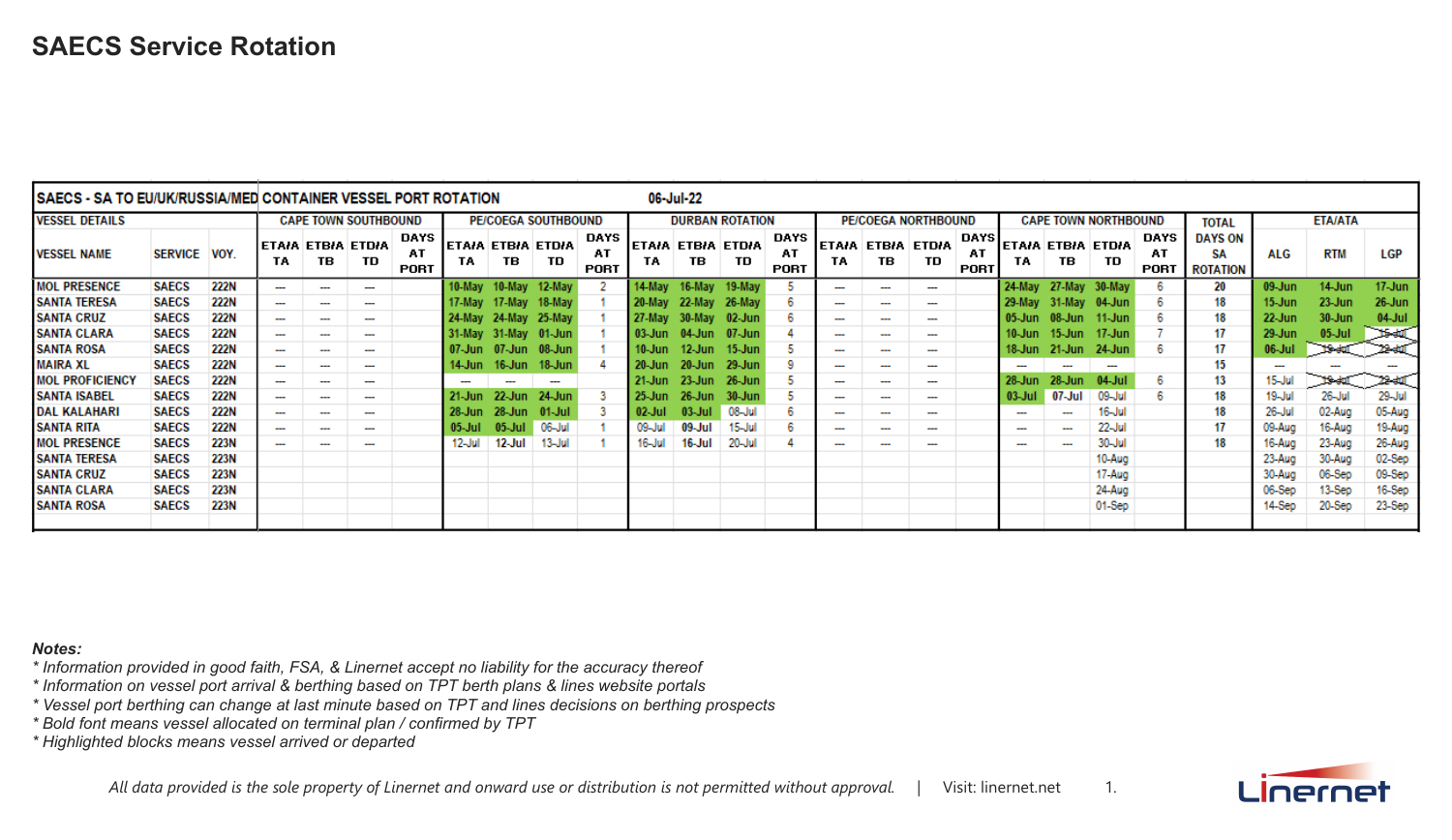### **EM Service Rotation**

|                       | 06-Jul-22<br>EM - SA TO EU/UK/RUSSIA/MED CONTAINER VESSEL PORT ROTATION |               |          |                           |                          |                                  |                          |                           |        |                                  |                          |                      |                         |                                  |                            |               |                          |                                  |           |                          |                   |                                  |                          |            |            |            |
|-----------------------|-------------------------------------------------------------------------|---------------|----------|---------------------------|--------------------------|----------------------------------|--------------------------|---------------------------|--------|----------------------------------|--------------------------|----------------------|-------------------------|----------------------------------|----------------------------|---------------|--------------------------|----------------------------------|-----------|--------------------------|-------------------|----------------------------------|--------------------------|------------|------------|------------|
| <b>VESSEL DETAILS</b> | <b>CAPE TOWN SOUTHBOUND</b>                                             |               |          |                           |                          | <b>PE/COEGA SOUTHBOUND</b>       |                          |                           |        |                                  | <b>DURBAN ROTATION</b>   |                      |                         |                                  | <b>PE/COEGA NORTHBOUND</b> |               |                          | <b>CAPE TOWN NORTHBOUND</b>      |           |                          | <b>TOTAL DAYS</b> |                                  | ETA                      |            |            |            |
| <b>VESSEL NAME</b>    | <b>SERVICE</b>                                                          | VOY.          | TA       | <b>IETAIA ETBIA</b><br>тв | <b>ETDIAT</b><br>D       | <b>DAYS</b><br>AT<br><b>PORT</b> | <b>ETAIA</b><br>TA       | <b>ETBIA ETDIA</b><br>TB. | TD     | <b>DAYS</b><br>AT<br><b>PORT</b> | TА                       | тв                   | ETAIA ETBIA ETDIA<br>TD | <b>DAYS</b><br>AT<br><b>PORT</b> | <b>ETAI</b><br>ATA         | ЕТВІ<br>ATB   | <b>ETDIA</b><br>TD       | <b>DAYS</b><br>AT<br><b>PORT</b> | TA        | ETAIA ETBIA ETDIA<br>тв  | TD                | <b>DAYS</b><br>AT<br><b>PORT</b> | ON SA<br><b>ROTATION</b> | <b>LPA</b> | <b>RTM</b> | <b>LGP</b> |
| <b>MSC CHLOE</b>      | <b>MSCEM</b>                                                            | <b>NZ216R</b> | 22.Aug   | $22$ Apr                  |                          |                                  | 20-Apr                   | 23-Apr                    | 25-Apr |                                  | 26-Apr                   | 26-Apr               | 02-May                  | 6                                | $\sim$                     | $\sim$        | $\sim$                   |                                  | 05-May    | 06-May                   | 10-May            |                                  | 20                       | 19-May     | 25-May     | 27-May     |
| <b>MSC DOMITILLE</b>  | <b>MSCEM</b>                                                            | <b>NZ218R</b> |          | 29 Apr                    |                          |                                  | 29-Apr                   | 29-Apr                    | 03-May |                                  | 04-May                   |                      | 04-May 12-May           |                                  |                            |               | $\sim$                   |                                  | 14 May    | 14-May                   | 19-May            |                                  | 20                       | 28-May     | 04-Jun     | 06-Jun     |
| <b>MSC ANZU</b>       | <b>MSCEM</b>                                                            | <b>NZ219R</b> | 17. MA V | 07.May                    |                          |                                  | 04-May                   | 04-May                    | 06-May |                                  | 09-May                   |                      | 12-May 18-May           |                                  |                            |               | 19. May                  |                                  | $20$ -May | 21-May                   | 24-May            |                                  | 20                       | 03-Jun     | 08-Jun     | 14-Jun     |
| <b>MSC JEONGMIN</b>   | <b>MSCEM</b>                                                            | <b>NZ220R</b> | R Mav    |                           |                          |                                  |                          | 17 May 17 May 17 May      |        |                                  |                          | 18-May 18-May 27-May |                         |                                  | 28-May                     |               | 31-May                   |                                  | 02-Jun    | $02$ -Jun                | 05-Jun            |                                  | 18                       | 15-Jun     | 23-Jun     | 21-Jun     |
| <b>MSC BRITTANY</b>   | <b>MSCEM</b>                                                            | <b>NZ221R</b> |          |                           | $\sim$                   |                                  |                          |                           |        |                                  |                          | 24-May 30-May 04-Jun |                         |                                  | 06-Jun                     | 06-Jun        | 08-Jun                   |                                  | 09-Jun    | $10 - Jun$               | 13-Jun            |                                  | 20                       | $23$ -Jun  | $01$ -Jul  | 29-Jun     |
| <b>MSC ROMANE</b>     | <b>MSCEM</b>                                                            | <b>NZ222R</b> | 29-May   | 29-May                    | 31-May                   |                                  | 03-Jun                   | $03 - Jun$                | 04-Jun |                                  | 05-Jun                   | $05$ -Jun            | 14-Jun                  |                                  | 15 Jun                     | 15 Jun 16 Jun |                          |                                  | 16-Jun    | $16$ -Jun                | 20-Jun            |                                  | 18                       | 29-Jun     | 07-Jul     |            |
| <b>MSC CAROLE</b>     | <b>MSCEM</b>                                                            | <b>NZ224R</b> | 02-Jun   | 02-Jun                    | 06-Jun                   |                                  | 07-Jun                   | 10-Jun                    | 12-Jun |                                  | 13-Jun                   | $17 - Jun$           | 22-Jun                  |                                  |                            | $23$ -Jun     | 24-Jun                   |                                  | 25-Jun    | 25-Jun                   | 27-Jun            |                                  | 25                       | 06-Jul     |            |            |
| <b>MSC LETIZIA</b>    | <b>MSCEM</b>                                                            | <b>NZ225R</b> |          | 11.HM                     |                          |                                  | 14-Jun                   | $17$ -Jun                 | 19-Jun |                                  | $20 - Jun$               | 21-Jun               | 27-Jun                  |                                  | $27 - Jun$                 | $28 - Jun$    | 29-Jun                   |                                  | 30-Jun    |                          | 03-Jul            |                                  | 19                       | $13 -$ Jul |            |            |
| <b>MSC CHLOE</b>      | <b>MSCEM</b>                                                            | <b>NZ226R</b> |          | 18. Jun                   |                          |                                  | 23-Jun                   | $25$ -Jun                 | 26-Jun |                                  | 27-Jun                   | 02-Jul               | 06-Jul                  |                                  | 07-Jul                     | 07-Jul        | 09-Jul                   |                                  | 09-Jul    | $10 -$ Jul               | 16-Jul            |                                  | 23                       | 23-Jul     | 29-Jul     | 28-Jul     |
| <b>MSC DOMITILLE</b>  | <b>MSCEM</b>                                                            | <b>NZ227R</b> |          | 23 Jun                    |                          |                                  | 30-Jun                   | 02-Jul                    | 03-Jul |                                  | 04-Jul                   | 04-Jul               | 08-Jul                  |                                  | $10 -$ Jul                 | 10-Jul        | 12-Jul                   |                                  | 14-Jul    | 15-Jul                   | 16-Jul            |                                  | 16                       | 25-Jul     | 31-Jul     | 30-Jul     |
| <b>MSC RAYSHMI</b>    | <b>MSCEM</b>                                                            | <b>NZ228R</b> |          |                           |                          |                                  | 13-Jul                   | 13-Jul                    | 15-Jul |                                  | 15-Jul                   | 16-Jul               | 21-Jul                  |                                  | ---                        | $\sim$        | $\sim$                   |                                  | $\sim$    | $\overline{\phantom{a}}$ | 26-Jul            |                                  | 13                       | 05-Aug     | 10-Aug     | 09-Aug     |
| <b>MSC EUGENIA</b>    | <b>MSCEM</b>                                                            | <b>NZ229R</b> |          | ---                       | $\overline{\phantom{a}}$ |                                  | $28$ -Jun                | 30-Jun                    | 05-Jul |                                  | 20-Jul                   | 20-Jul               | 25-Jul                  |                                  | --                         | $\sim$        | $\overline{\phantom{a}}$ |                                  | $\sim$    | $\cdots$                 | 07-Aug            |                                  | 40                       | 16-Aug     | 22-Aug     | 21 Aug     |
| <b>MSC AINO</b>       | <b>MSCEM</b>                                                            | <b>NZ230R</b> | 16-Jul   | 16-Jul                    | 19-Jul                   |                                  | $\overline{\phantom{a}}$ | $\sim$                    | $\sim$ |                                  | $\overline{\phantom{a}}$ | $\sim$               | $\sim$                  |                                  | $\overline{\phantom{a}}$   | $\sim$        | $\sim$                   |                                  | ---       | $\sim$                   | 08-Aug            |                                  | 23                       | 17-Aug     | 23-Aug     | 22-Aug     |
| <b>CAPE KORTIA</b>    | <b>MSCEM</b>                                                            | <b>NZ231R</b> |          |                           |                          |                                  |                          |                           |        |                                  |                          |                      |                         |                                  |                            |               |                          |                                  |           |                          | 13-Aug            |                                  |                          | 23-Aug     | 29-Aug     | 27-Aug     |
| <b>MSC ROMANE</b>     | <b>MSCEM</b>                                                            | <b>NZ232R</b> |          |                           |                          |                                  |                          |                           |        |                                  |                          |                      |                         |                                  |                            |               |                          |                                  |           |                          | 20-Aug            |                                  |                          | 30-Aug     | 05-Sep     | 03-Sep     |
| <b>MSC CAROLE</b>     | <b>MSCEM</b>                                                            | <b>NZ233R</b> |          |                           |                          |                                  |                          |                           |        |                                  |                          |                      |                         |                                  |                            |               |                          |                                  |           |                          | 26 Aug            |                                  |                          | 05-Sep     | 11-Sep     | 09-Sep     |
| <b>MSC LETIZIA</b>    | <b>MSCEM</b>                                                            | <b>NZ234R</b> |          |                           |                          |                                  |                          |                           |        |                                  |                          |                      |                         |                                  |                            |               |                          |                                  |           |                          | 02-Sep            |                                  |                          | $12-Sep$   | 18-Sep     | 17-Sep     |
|                       |                                                                         |               |          |                           |                          |                                  |                          |                           |        |                                  |                          |                      |                         |                                  |                            |               |                          |                                  |           |                          |                   |                                  |                          |            |            |            |

*Notes:*

*\* Information provided in good faith, FSA, & Linernet accept no liability for the accuracy thereof*

*\* Information on vessel port arrival & berthing based on TPT berth plans & lines website portals*

\* Vessel port berthing can change at last minute based on TPT and lines decisions on berthing prospects

*\* Bold font means vessel allocated on terminal plan / confirmed by TPT*

*\* Highlighted blocks means vessel arrived or departed*



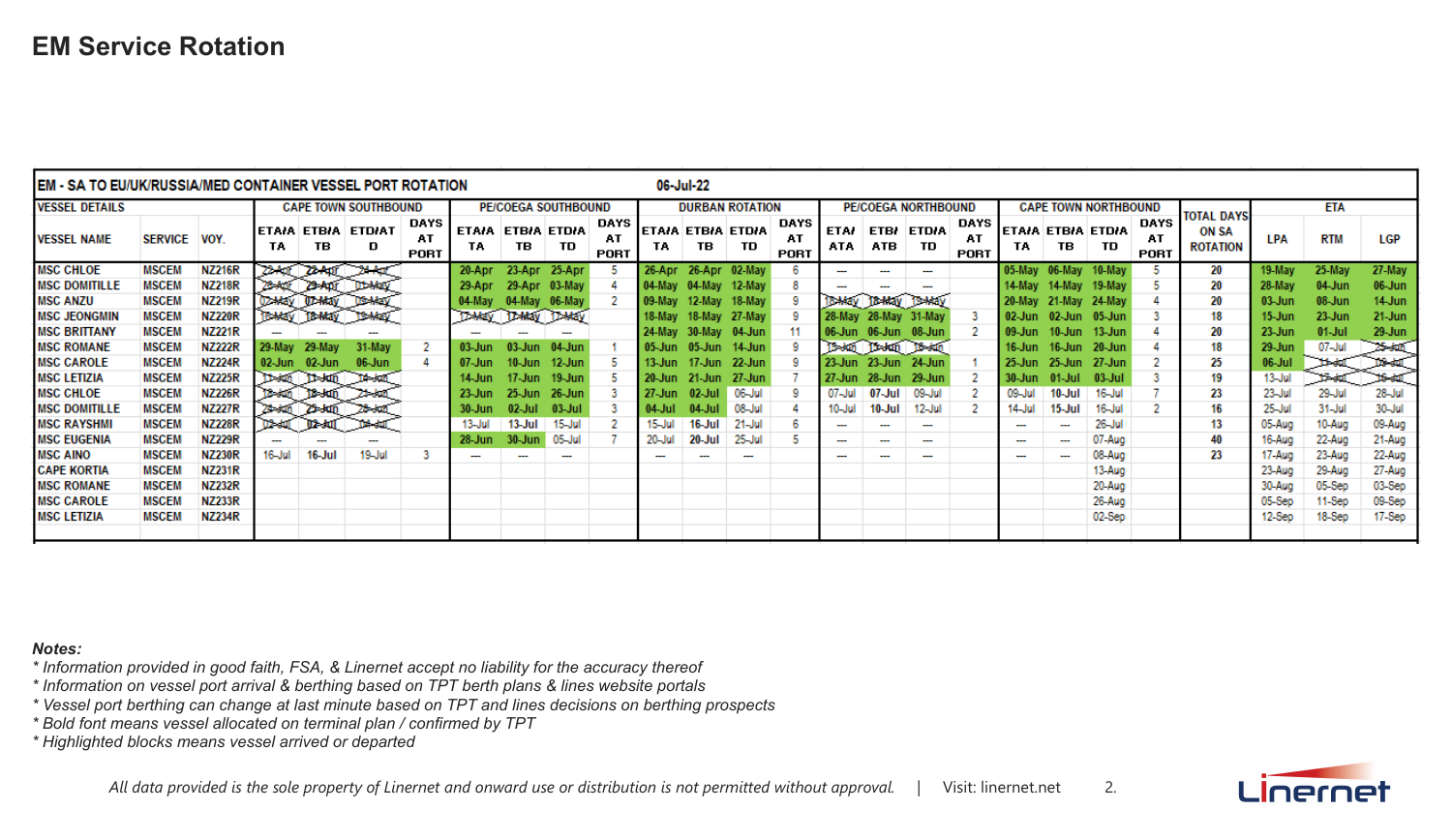| AMEX - SA TO USA CONTAINER VESSEL PORT ROTATION |                |             |           |                |                          |                               |                | 06-Jul-22      |                      |                               |                          |                  |                      |                               |                                      |                |
|-------------------------------------------------|----------------|-------------|-----------|----------------|--------------------------|-------------------------------|----------------|----------------|----------------------|-------------------------------|--------------------------|------------------|----------------------|-------------------------------|--------------------------------------|----------------|
| <b>VESSEL DETAILS</b>                           |                |             |           |                | <b>PE/COEGA</b>          |                               |                |                | <b>DURBAN</b>        |                               |                          | <b>CAPE TOWN</b> | <b>AVE. TOTAL</b>    | <b>NEW YORK</b>               |                                      |                |
| <b>VESSEL NAME</b>                              | <b>SERVICE</b> | VOY.        | ΕΤΑ/ΑΤΑ   | <b>ETB/ATB</b> | <b>ETD/ATD</b>           | <b>DAYS AT</b><br><b>PORT</b> | <b>ETA/ATA</b> | <b>ETB/ATB</b> | <b>ETD/ATD</b>       | <b>DAYS AT</b><br><b>PORT</b> | <b>ETA/ATA</b>           | <b>ETB/ATB</b>   | <b>ETD/ATD</b>       | <b>DAYS AT</b><br><b>PORT</b> | <b>DAYS ON SA</b><br><b>ROTATION</b> | <b>ETA/ATA</b> |
|                                                 |                |             |           |                | PORT AVE. TAT            | 2,21                          |                |                | <b>PORT AVE. TAT</b> | 5,19                          |                          |                  | <b>PORT AVE. TAT</b> | 5,01                          | 14,03                                |                |
| <b>MSC LILOU</b>                                | <b>AMEX</b>    | 215N        | 16-Apr    | 17 Apr         | 18-Apr                   |                               | 19-Apr         | 19-Apr         | 21-Apr               | 2                             | 24-Apr                   | 24-Apr           | 25-Apr               |                               | 6                                    | 19-May         |
| <b>MAERSK VARNA</b>                             | <b>AMEX</b>    | <b>216N</b> | 03-May    | 04-May         | 05-May                   | 2                             | 06-May         | 08-May         | 10-May               | 4                             | 12-May                   | 13-May           | 15-May               |                               | 12                                   | 03-Jun         |
| <b>MSC KOREA</b>                                | <b>AMEX</b>    | <b>217N</b> | 05-May    | 06-May         | 07-May                   | 2                             | 09-May         | 10-May         | 15-May               | 6                             | 15-May                   | 15-May           | 16-May               |                               | 11                                   | 01-Jun         |
| <b>MAERSK VILNIUS</b>                           | AMEX           | <b>218N</b> | 09-May    | 09-May         | 10-May                   |                               | 11-May         | 13-May         | 15-May               | 4                             | 19-May                   | 20-May           | 23-May               |                               | 14                                   | 12-Jun         |
| <b>MSC ACAPULCO</b>                             | <b>AMEX</b>    | <b>220N</b> | 03-Jun    | $05 - Jun$     | 06-Jun                   | 3                             | 07-Jun         | 07-Jun         | $10 - Jun$           | 3                             | 12-Jun                   | 13-Jun           | $15 - Jun$           |                               |                                      | 01-Jul         |
| <b>MAERSK VISBY</b>                             | <b>AMEX</b>    | <b>222N</b> | 29-May    | 29-May         | 31-May                   | 2                             | 01-Jun         | 02-Jun         | $07 - Jun$           | 6                             | $11$ -Jun                | 11-Jun           | 16-Jun               |                               | 18                                   | 06-Jul         |
| LORI                                            | <b>AMEX</b>    | 223N        | 18-Jun    | 19-Jun         | 20-Jun                   | 2                             | 14-Jun         | 14-Jun         | 17-Jun               | 3                             | $22 - Jun$               | 24-Jun           | $25 - Jun$           |                               | 11                                   | 13-Jul         |
| <b>MAERSK VALLVIK</b>                           | <b>AMEX</b>    | <b>224N</b> | 16-Jun    | 16-Jun         | $17 - Jun$               |                               | $20 - Jun$     | $20 - Jun$     | $22 - Jun$           | 2                             | $25 - Jun$               | 01-Jul           | 07-Jul               | 12                            | 21                                   | 23-Jul         |
| <b>MSC LILOU</b>                                | <b>AMEX</b>    | <b>225N</b> | 24-Jun    | 24-Jun         | $25 - Jun$               | -1                            | 27-Jun         | 27-Jun         | $01$ -Jul            | 4                             | 04-Jul                   | 06-Jul           | 07-Jul               |                               | 13                                   | 27-Jul         |
| <b>MAERSK IADAHO</b>                            | AMEX           | 224E        | ---       | .              | $\overline{\phantom{a}}$ |                               | 08-Jul         | 09-Jul         | 12-Jul               | 4                             | $25 - Jun$               | $05 -$ Jul       | 06-Jul               | 11                            | 17                                   | 01-Aug         |
| <b>MAERSK VARNA</b>                             | <b>AMEX</b>    | <b>226N</b> | 07-Jul    | 07-Jul         | 08-Jul                   |                               | 04-Jul         | 04-Jul         | 06-Jul               | 2                             | 12-Jul                   | 13-Jul           | 19-Jul               |                               | 15                                   | 06-Aug         |
| <b>MSC KOREA</b>                                | <b>AMEX</b>    | <b>227N</b> | 08-Jul    | 08-Jul         | $10 -$ Jul               | 2                             | 10-Jul         | 11-Jul         | 13-Jul               | 3                             | 15-Jul                   | 15-Jul           | 18-Jul               | 3                             | 10                                   | 13-Aug         |
| <b>MAERSK VILNIUS</b>                           | <b>AMEX</b>    | <b>228N</b> | $14$ -Jul | 14-Jul         | 17-Jul                   | 3                             | 17-Jul         | 18-Jul         | 20-Jul               | 3                             | $\overline{\phantom{a}}$ | $\sim$           | 28-Jul               |                               | 14                                   | 20-Aug         |
| <b>MSC ACAPULCO</b>                             | AMEX           | <b>230N</b> |           |                |                          |                               |                |                |                      |                               |                          |                  | 14-Aug               |                               |                                      | 31-Aug         |
| <b>MAERSK VISBY</b>                             | <b>AMEX</b>    | 231N        |           |                |                          |                               |                |                |                      |                               |                          |                  | 18-Aug               |                               |                                      | 10-Sep         |
| LORI                                            | <b>AMEX</b>    | 232N        |           |                |                          |                               |                |                |                      |                               |                          |                  | 25-Aug               |                               |                                      | 14-Sep         |
|                                                 |                |             |           |                |                          |                               |                |                |                      |                               |                          |                  |                      |                               |                                      |                |

*Notes:*

*\* Information provided in good faith, FSA, & Linernet accept no liability for the accuracy thereof*

*\* Information on vessel port arrival & berthing based on TPT berth plans & lines website portals*

\* Vessel port berthing can change at last minute based on TPT and lines decisions on berthing prospects

*\* Bold font means vessel allocated on terminal plan / confirmed by TPT*

*\* Highlighted blocks means vessel arrived or departed*

All data provided is the sole property of Linernet and onward use or distribution is not permitted without approval. | Visit: linernet.net 3.